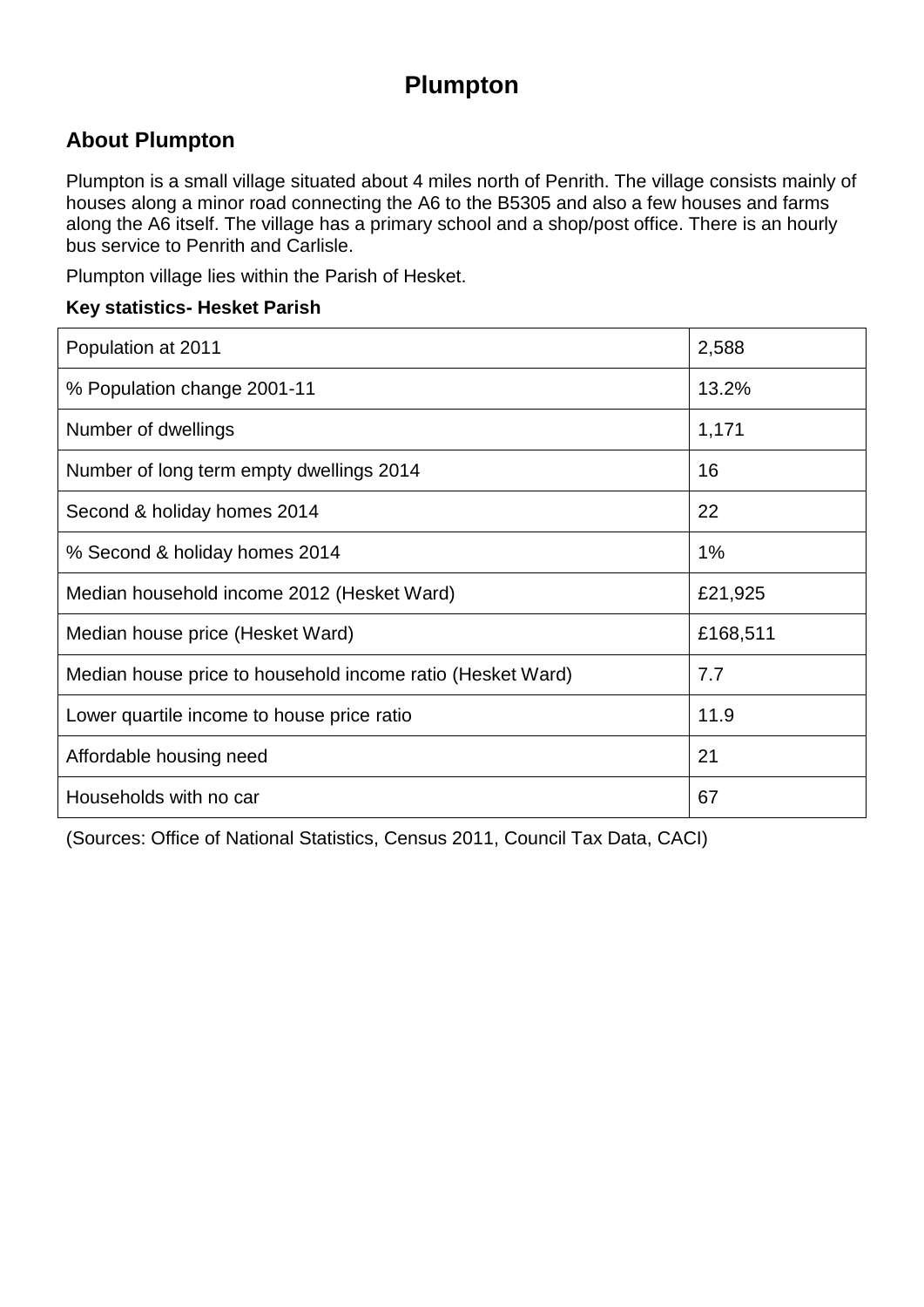### **Map showing sites in Plumpton**

Blue boundary - Preferred sites proposed for allocation Red boundary - Sites assessed and not proposed for allocation



### **LPL1 - Land at Plumpton Head, Plumpton**

This site has not been carried forward for assessment as it is considered to be outside the village of Plumpton and therefore not within the Village Hub.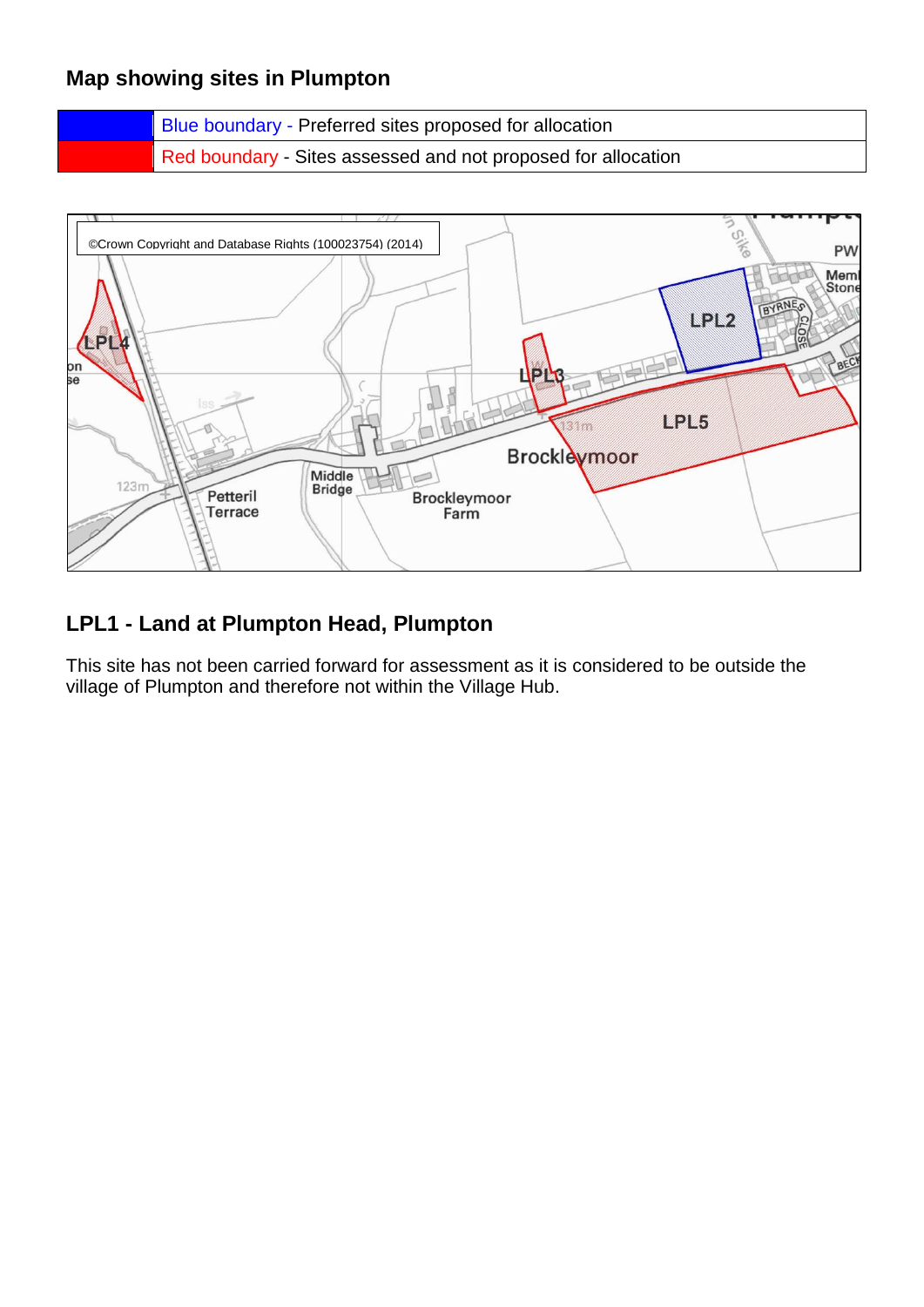# **LPL2 - Land adjacent Byrnes Close, Plumpton**



| LPL2 - Land adjacent Byrnes Close, Plumpton |  |
|---------------------------------------------|--|
|                                             |  |

| Is this site proposed for<br>development? | Yes                                                                                                                                                                                                                                                                                                                                                                                                                                                                                                                                                                                       |
|-------------------------------------------|-------------------------------------------------------------------------------------------------------------------------------------------------------------------------------------------------------------------------------------------------------------------------------------------------------------------------------------------------------------------------------------------------------------------------------------------------------------------------------------------------------------------------------------------------------------------------------------------|
| <b>Size</b>                               | 1.26 hectares                                                                                                                                                                                                                                                                                                                                                                                                                                                                                                                                                                             |
| <b>Potential Number of Houses</b>         | 14 (based on developer intentions)                                                                                                                                                                                                                                                                                                                                                                                                                                                                                                                                                        |
| Brownfield?                               | <b>No</b>                                                                                                                                                                                                                                                                                                                                                                                                                                                                                                                                                                                 |
| Description                               | The site is greenfield. The site is level; it is lower than the road<br>level although there are no topographical constraints for the<br>site. There is existing access onto the site although there is<br>potential to create a new access along the frontage. There is<br>also potential to access the site through the existing estate.<br>A hedgerow exists to the western boundary of the site There<br>are a number of trees on the boundary of the site. The site is<br>located within the settlement of Plumpton and will respect the<br>form of the settlement in this location. |
| Is the site suitable?                     | The site was identified within the SHLAA which found "suitable"<br>site located close to recent residential development and is well<br>related to existing built form. Visual impact to be addressed."                                                                                                                                                                                                                                                                                                                                                                                    |
| Is the site available?                    | The owner has confirmed that the site is available. The site<br>appears to be used for grazing therefore subject to any grazing<br>tenancies on it, the site is available.                                                                                                                                                                                                                                                                                                                                                                                                                |
| Is the site achievable?                   | Currently unknown.                                                                                                                                                                                                                                                                                                                                                                                                                                                                                                                                                                        |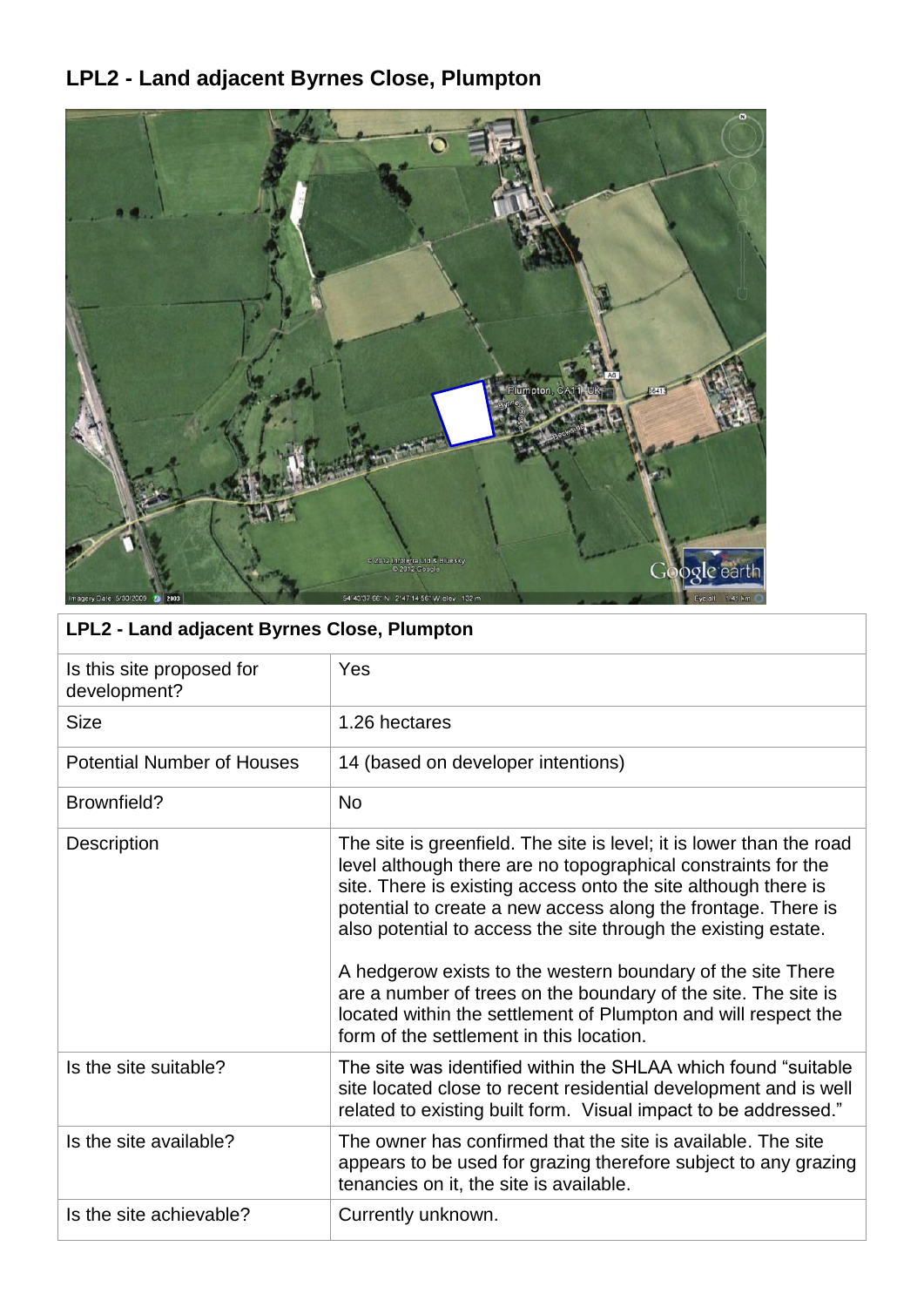| LPL2 - Land adjacent Byrnes Close, Plumpton |                                                                                                                                                                                                                                                                                                                                                                                                                       |
|---------------------------------------------|-----------------------------------------------------------------------------------------------------------------------------------------------------------------------------------------------------------------------------------------------------------------------------------------------------------------------------------------------------------------------------------------------------------------------|
| When will the site be<br>developed?         | 2014-2019                                                                                                                                                                                                                                                                                                                                                                                                             |
| <b>Issues/Constraints</b>                   | <b>Positive considerations</b><br>Level site<br>Site not within flood zones 2 or 3.<br>Served by current access<br>No Scheduled Ancient Monuments within 250m of site<br>No impact on settings of nearest listed buildings<br>No environmental designations within 250m of site<br>Within settlement limits and respect form<br><b>Issues to consider</b><br>Residential amenity of adjoining properties<br>$\bullet$ |
| Public consultation response                | One comment was received in support of the site.                                                                                                                                                                                                                                                                                                                                                                      |
| Source/Reason it is proposed                | The site was included within the Alternative Sites consultation<br>document.<br>The site was identified within the SHLAA which found "suitable"<br>site located close to recent residential development and is well<br>related to existing built form. Visual impact to be addressed."                                                                                                                                |

The site has a score of 79% with the higher the score the more preferable the site subject to overcoming issues raised.

## **LPL3 - Land adjacent Beech Grove, Plumpton**

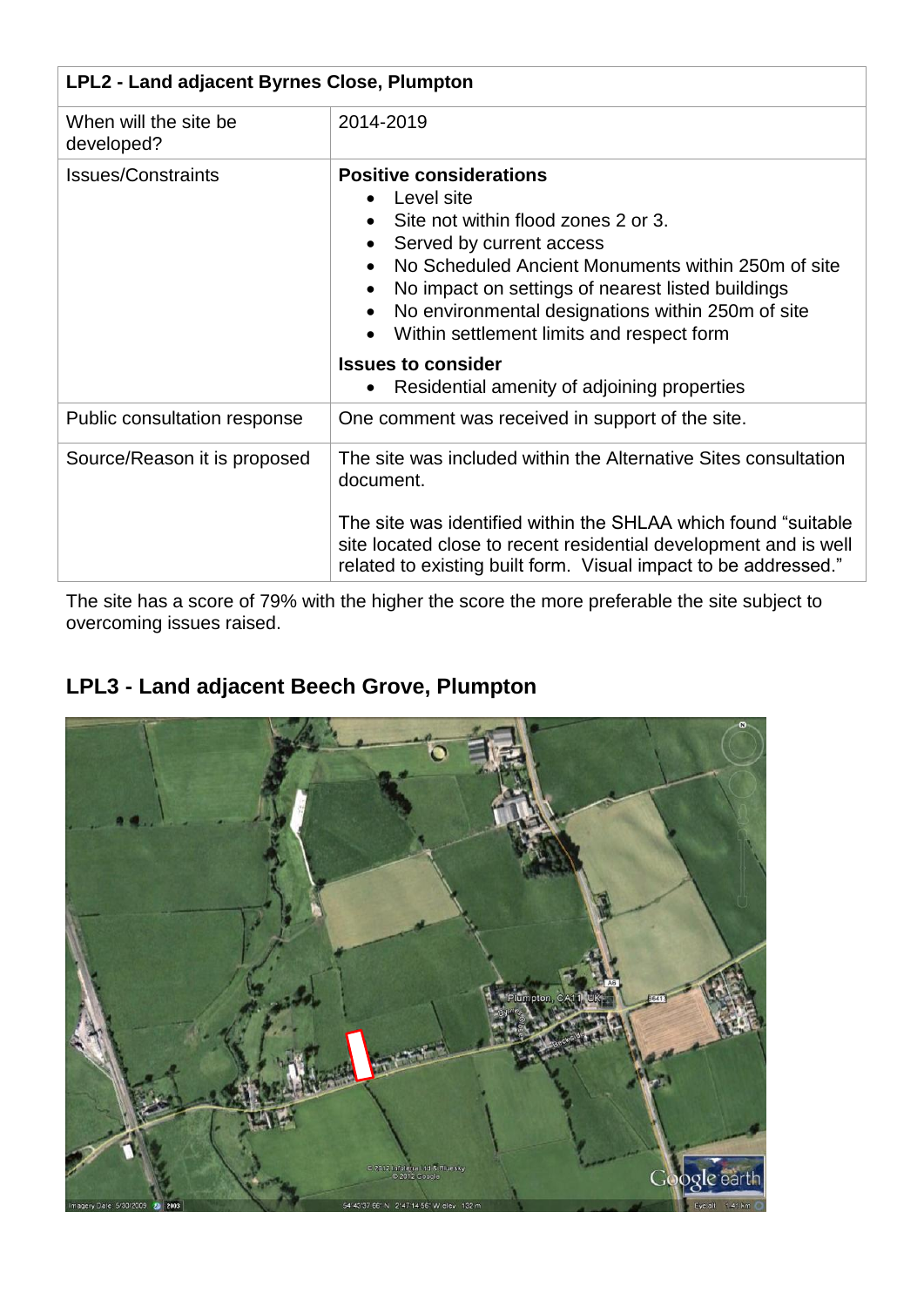| LPL3 - Land at beech Grove, Plumpton      |                                                                                                                                                                                                                                                                                                                                                                                                                                                                                                                                                                                                                          |
|-------------------------------------------|--------------------------------------------------------------------------------------------------------------------------------------------------------------------------------------------------------------------------------------------------------------------------------------------------------------------------------------------------------------------------------------------------------------------------------------------------------------------------------------------------------------------------------------------------------------------------------------------------------------------------|
| Is this site proposed for<br>development? | <b>No</b>                                                                                                                                                                                                                                                                                                                                                                                                                                                                                                                                                                                                                |
| <b>Size</b>                               | 0.31 hectares                                                                                                                                                                                                                                                                                                                                                                                                                                                                                                                                                                                                            |
| <b>Potential Number of Houses</b>         | 9                                                                                                                                                                                                                                                                                                                                                                                                                                                                                                                                                                                                                        |
| Brownfield?                               | <b>No</b>                                                                                                                                                                                                                                                                                                                                                                                                                                                                                                                                                                                                                |
| Description                               | The site is a domestic dwelling and curtilage. The site is level<br>with no topographical constraints. There is a dwelling on the<br>site which is located within the centre of the site and extends<br>across the width of the site. There is existing access onto the<br>site although it is not evident how the rear of the site would be<br>accessed without demolishing the listed building.                                                                                                                                                                                                                        |
|                                           | There are a number of significant trees located at the front of<br>the site which would require retention. Neighbouring uses are<br>residential dwellings and therefore residential amenity of these<br>properties needs to be considered if developing the site. The<br>site is located within the settlement of Plumpton but the<br>development of the rear of the site would not respect the<br>settlement form in this location.                                                                                                                                                                                     |
| Is the site suitable?                     | Currently unknown.                                                                                                                                                                                                                                                                                                                                                                                                                                                                                                                                                                                                       |
| Is the site available?                    | It is understood that there is an intention of the owner /<br>developer to bring the site forward. The property on the site is<br>currently occupied and this would need to be vacant to allow<br>the site to be developed as the only method of reaching the<br>rear of the site is through the dwelling.                                                                                                                                                                                                                                                                                                               |
| Is the site achievable?                   | Currently unknown.                                                                                                                                                                                                                                                                                                                                                                                                                                                                                                                                                                                                       |
| When will the site be<br>developed?       | The site is not currently proposed for allocation. No live /<br>extant residential applications on the site.                                                                                                                                                                                                                                                                                                                                                                                                                                                                                                             |
| <b>Issues/Constraints</b>                 | <b>Positive considerations</b><br>Part of site within settlement form.<br>No topographical constraints.<br>Site not within flood zones 2 or 3.<br>Served by current acceptable access.<br>No Scheduled Ancient Monuments within 250m of site.<br>No environmental designations within 250m of site.<br><b>Issues to consider</b><br>Adverse impact on listed building on site.<br>$\bullet$<br>No alternative access visible to retain listed building.<br>Significant trees on site.<br>Potential ecological issues - bats and owl surveys<br>required.<br>Development of the full site would extend the<br>settlement. |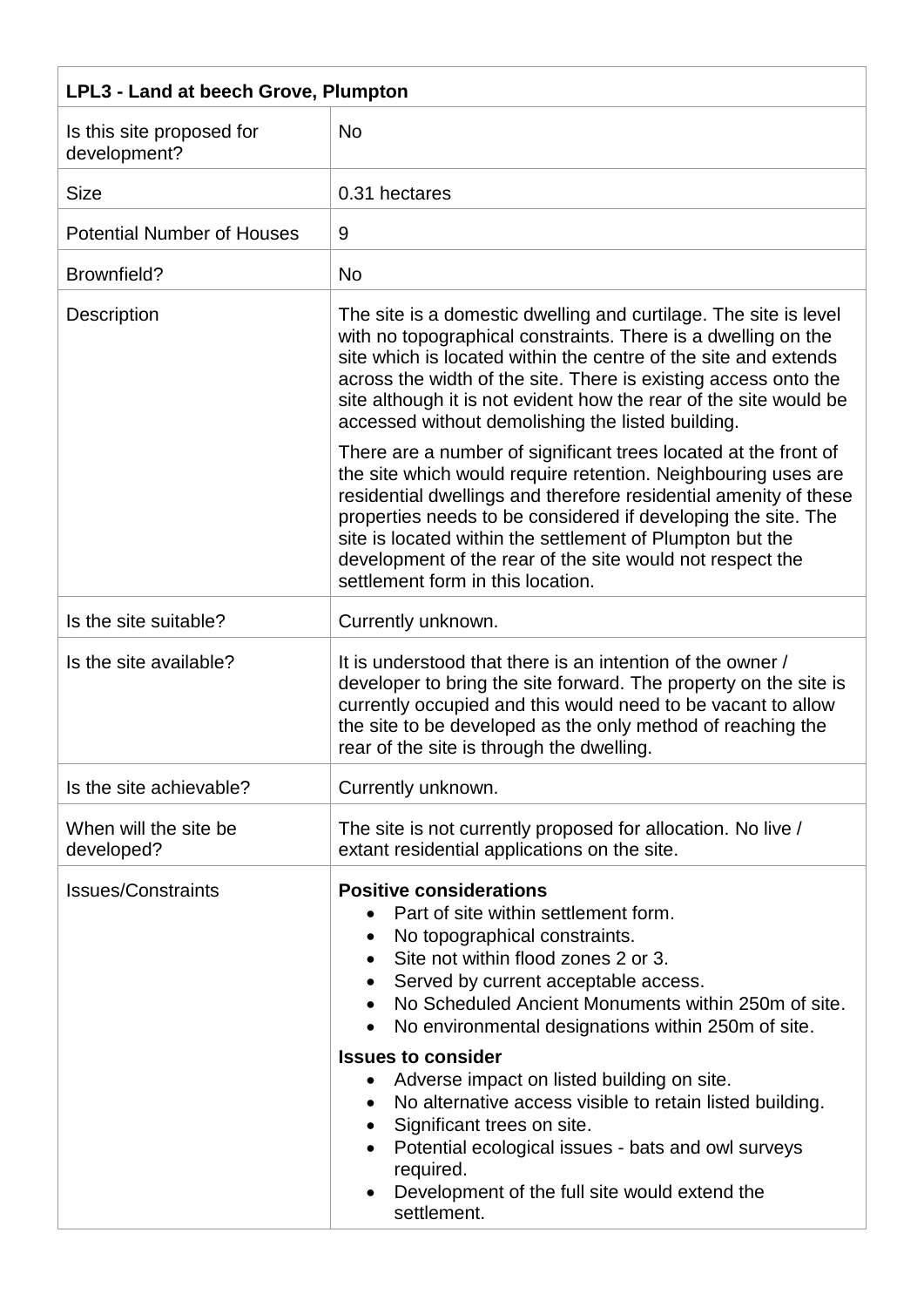| LPL3 - Land at beech Grove, Plumpton |                                               |  |
|--------------------------------------|-----------------------------------------------|--|
| Public consultation response         | No comments                                   |  |
| Source/Reason it is proposed         | The site has been put forward for assessment. |  |

The site has a score of 59% with the higher the score the more preferable the site subject to overcoming issues raised.

## **LPL4 - Land at Station House, Plumpton**



| <b>LPL4 - Land at Station House, Plumpton</b> |                                                                                                                                                                                                                                                                                                                                               |
|-----------------------------------------------|-----------------------------------------------------------------------------------------------------------------------------------------------------------------------------------------------------------------------------------------------------------------------------------------------------------------------------------------------|
| Is this site proposed for<br>development?     | <b>No</b>                                                                                                                                                                                                                                                                                                                                     |
| <b>Size</b>                                   | 0.48 hectares                                                                                                                                                                                                                                                                                                                                 |
| <b>Potential Number of Houses</b>             | 14                                                                                                                                                                                                                                                                                                                                            |
| Brownfield?                                   | Yes                                                                                                                                                                                                                                                                                                                                           |
| <b>Description</b>                            | The site is a commercial site for the sale of plants and pots.<br>The site is relatively level with part sloping to the south west.<br>There are a number of buildings on the site which are<br>constructed from a range of materials from brick to timber clad.<br>There is limited reuse potential of the buildings for residential<br>use. |
|                                               | There is existing access onto the site which is suitable for the<br>current use and due to the position of Railway Bridge difficult                                                                                                                                                                                                           |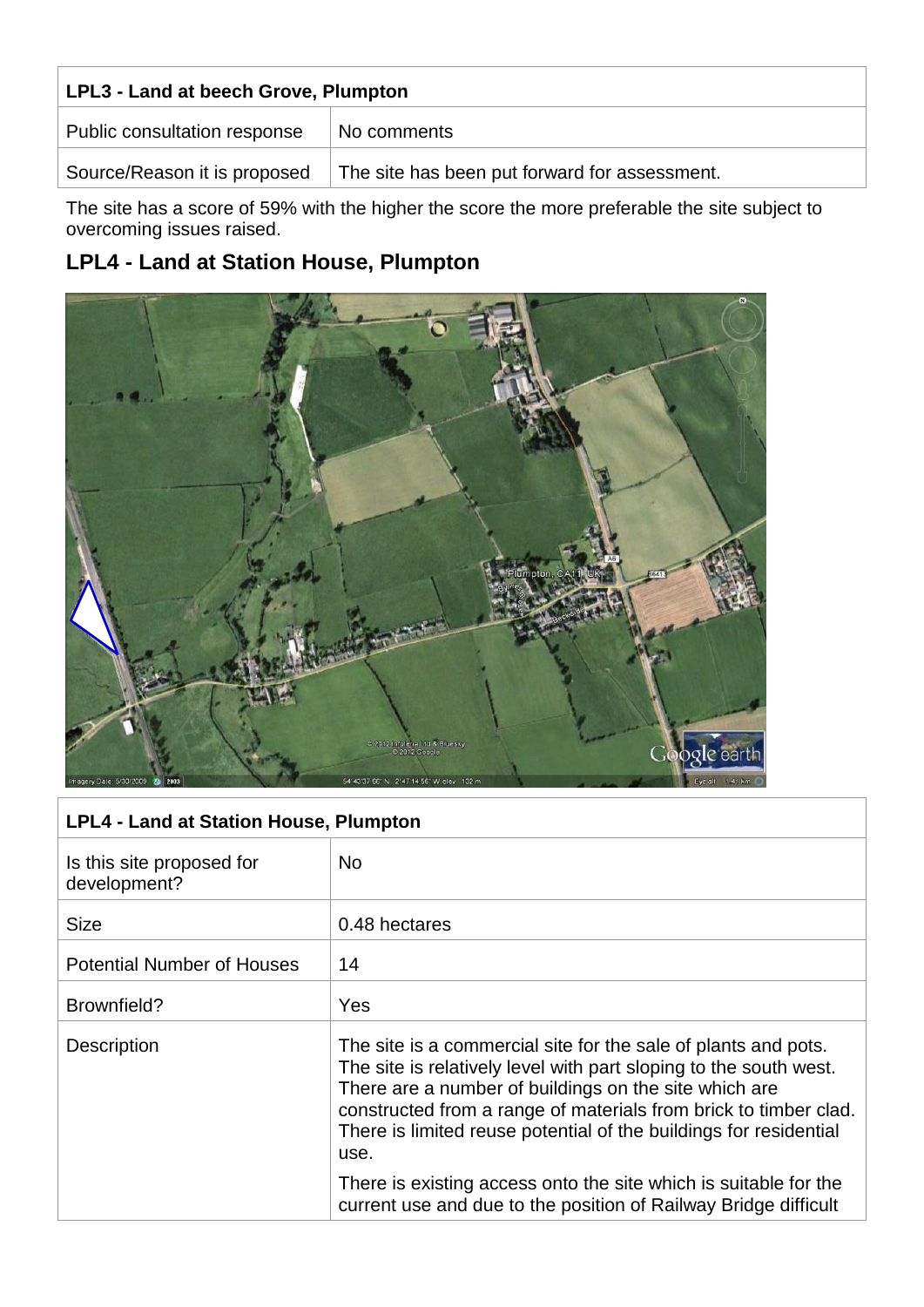| <b>LPL4 - Land at Station House, Plumpton</b> |                                                                                                                                                                                                                                                                                                                                                                                                                                                                                                                                                                                                                                       |
|-----------------------------------------------|---------------------------------------------------------------------------------------------------------------------------------------------------------------------------------------------------------------------------------------------------------------------------------------------------------------------------------------------------------------------------------------------------------------------------------------------------------------------------------------------------------------------------------------------------------------------------------------------------------------------------------------|
|                                               | to improve. There are a number of trees on the site with limited<br>significance. Neighbouring uses are the railway line and open<br>fields. The site is located outside the settlement within the<br>open countryside.                                                                                                                                                                                                                                                                                                                                                                                                               |
| Is the site suitable?                         | Currently unknown.                                                                                                                                                                                                                                                                                                                                                                                                                                                                                                                                                                                                                    |
| Is the site available?                        | It is understood that there is an intention of the owner /<br>developer to bring the site forward. The site is currently in use<br>and therefore when it is available is difficult to determine. The<br>site has potential to be used for employment use due to its<br>current use and location outside of the settlement of Plumpton<br>and being adjacent to the railway.                                                                                                                                                                                                                                                           |
| Is the site achievable?                       | Currently unknown.                                                                                                                                                                                                                                                                                                                                                                                                                                                                                                                                                                                                                    |
| When will the site be<br>developed?           | The site is not currently proposed for allocation. No live /<br>extant residential applications on the site.                                                                                                                                                                                                                                                                                                                                                                                                                                                                                                                          |
| <b>Issues/Constraints</b>                     | <b>Positive considerations</b><br>No topographical constraints.<br>Served by current acceptable access.<br>No Scheduled Ancient Monuments within 250m of site.<br>No environmental designations within 250m of site.<br><b>Issues to consider</b><br>Outside settlement within open countryside.<br>$\bullet$<br>Alternative employment use could be acceptable.<br>٠<br>Potential ecological issues within buildings - bats and<br>owl surveys required.<br>Potential contamination associated with use and<br>adjacent railway.<br>Southern tip of the site is within flood zone 3.<br>Noise disturbance from motorway and railway. |
| Public consultation response                  | No comments                                                                                                                                                                                                                                                                                                                                                                                                                                                                                                                                                                                                                           |
| Source/Reason it is proposed                  | The site has been put forward for assessment.                                                                                                                                                                                                                                                                                                                                                                                                                                                                                                                                                                                         |

The site has a score of 64% with the higher the score the more preferable the site subject to overcoming issues raised.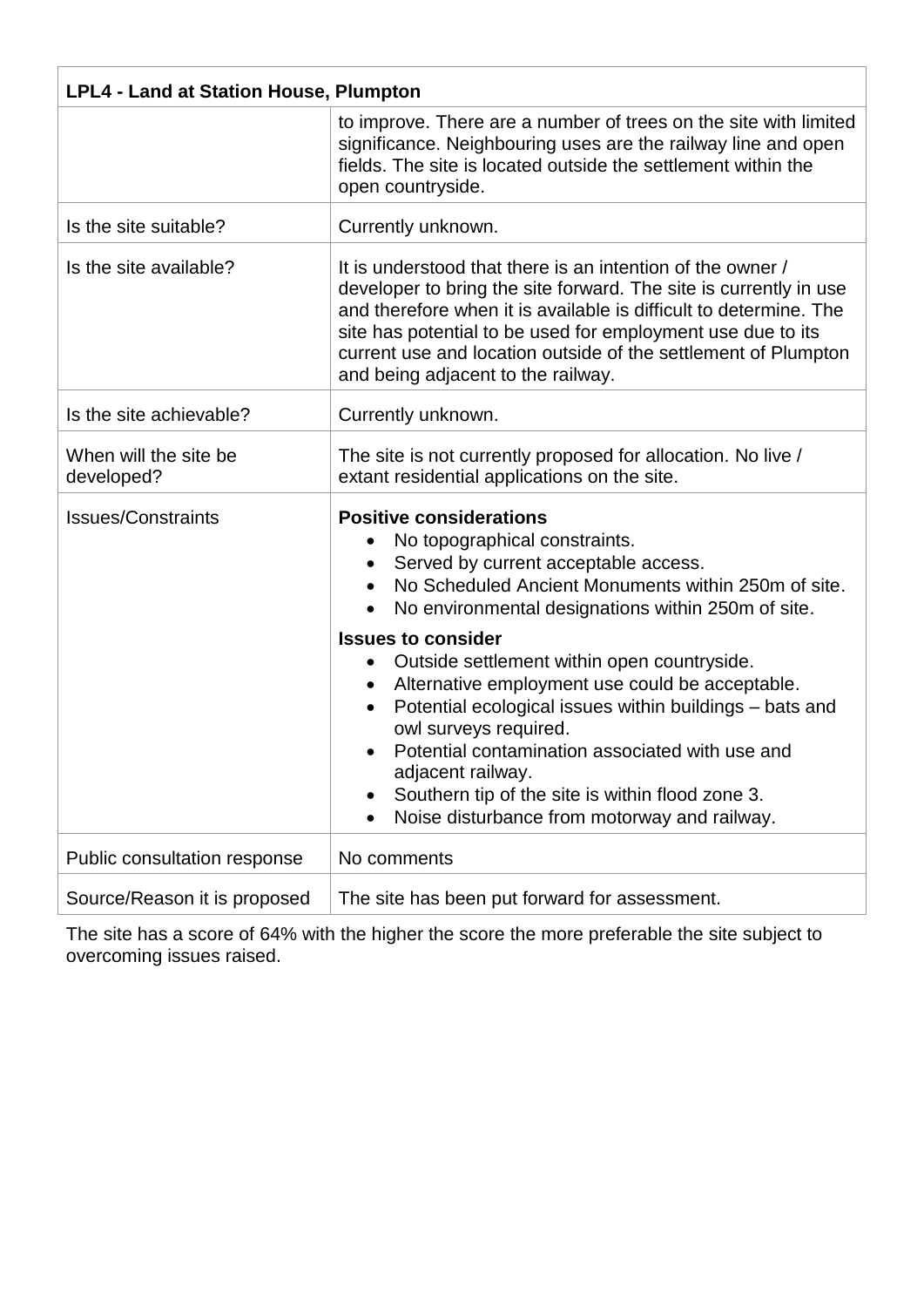## **LPL5 - Land opposite Brockley Moor, Plumpton**



## **LPL5 - Land opposite Brockley Moor, Plumpton**

| Is this site proposed for<br>development? | <b>No</b>                                                                                                                                                                                                                                                                                                                                                                                                                                                                      |
|-------------------------------------------|--------------------------------------------------------------------------------------------------------------------------------------------------------------------------------------------------------------------------------------------------------------------------------------------------------------------------------------------------------------------------------------------------------------------------------------------------------------------------------|
| <b>Size</b>                               | 3.63 hectares                                                                                                                                                                                                                                                                                                                                                                                                                                                                  |
| <b>Potential Number of Houses</b>         | 109                                                                                                                                                                                                                                                                                                                                                                                                                                                                            |
| Brownfield?                               | <b>No</b>                                                                                                                                                                                                                                                                                                                                                                                                                                                                      |
| <b>Description</b>                        | The site is greenfield. It is level with no topographical<br>constraints. There is an existing access onto the site and<br>potential to create additional access points along the frontage.<br>There are hedgerows to the western boundary and a number<br>of trees on the site. Neighbouring uses are agricultural fields<br>and residential properties. The site is located at the edge of<br>the settlement and the development of the site would extend<br>the settlement. |
| Is the site suitable?                     | Currently unknown.                                                                                                                                                                                                                                                                                                                                                                                                                                                             |
| Is the site available?                    | The site has been confirmed as available. The site appears to<br>be used for grazing therefore subject to any grazing tenancies<br>on it, the site is available.                                                                                                                                                                                                                                                                                                               |
| Is the site achievable?                   | Currently unknown.                                                                                                                                                                                                                                                                                                                                                                                                                                                             |
| When will the site be                     | The site is not currently proposed for development. No live /                                                                                                                                                                                                                                                                                                                                                                                                                  |